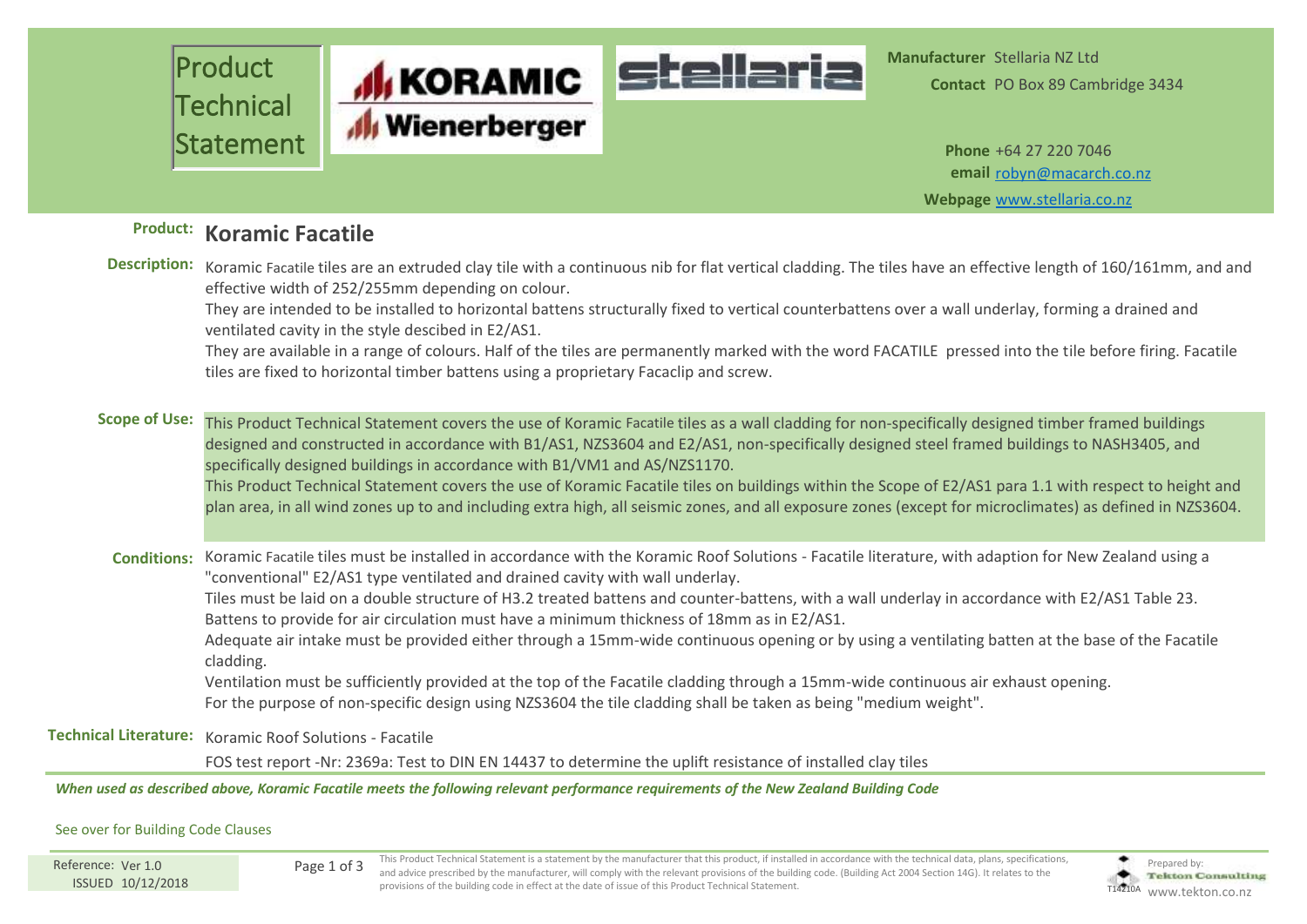| <b>Relevant Code Clause:</b>           | <b>Basis of Compliance:</b>                                  | <b>Related documents: Comments:</b>                       |                                                                                                                                                                                                                                                                                                                                                                                                                                                                                                                                                                                                                                                                                                                                                                                                                                                                                                                                                     |
|----------------------------------------|--------------------------------------------------------------|-----------------------------------------------------------|-----------------------------------------------------------------------------------------------------------------------------------------------------------------------------------------------------------------------------------------------------------------------------------------------------------------------------------------------------------------------------------------------------------------------------------------------------------------------------------------------------------------------------------------------------------------------------------------------------------------------------------------------------------------------------------------------------------------------------------------------------------------------------------------------------------------------------------------------------------------------------------------------------------------------------------------------------|
| Structure B1.3.1                       | Alternative solution<br>compared with<br>acceptable solution | B1/AS1; NZS3604;<br>E2/AS1; FOS test<br>report -Nr: 2369a | Koramic Facatile tiles are manufactured and certified to European standard EN1304, which covers roof and<br>wall tiles. The requirements of EN1304 for mechanical strength exceed the strength requirement of AS2049<br>which is the referenced standard in E2/AS1 for roof tiles. Wall tiles are not within the scope of E2/AS1, but the<br>manufacturing standards for roof tiles, referenced in E2/AS1 for roofing, are also applicable to wall tiles. The<br>capacity of the Facaclip fixing exceeds the loads required to resist wind loads and seismic loads normal to the<br>plane of the wall.                                                                                                                                                                                                                                                                                                                                              |
| Structure B1.3.2                       | Alternative solution<br>compared with<br>acceptable solution | B1/AS1; NZS3604;<br>E2/AS1; FOS test<br>report -Nr: 2369a | As above                                                                                                                                                                                                                                                                                                                                                                                                                                                                                                                                                                                                                                                                                                                                                                                                                                                                                                                                            |
| Structure B1.3.3a, c, e,<br>h, j, m, q | Alternative solution<br>compared with<br>acceptable solution | E2/AS1; FOS test<br>report -Nr: 2369a                     | As above                                                                                                                                                                                                                                                                                                                                                                                                                                                                                                                                                                                                                                                                                                                                                                                                                                                                                                                                            |
| Structure B1.3.4a, b, d                | Alternative solution<br>compared with<br>acceptable solution | E2/AS1; FOS test<br>report -Nr: 2369a                     | As above                                                                                                                                                                                                                                                                                                                                                                                                                                                                                                                                                                                                                                                                                                                                                                                                                                                                                                                                            |
| Durability B2.3.1b                     | Verification method                                          | B2/VM1; EN1304                                            | Koramic Facatile tiles are a fired ceramic and can be expected to have a durability well in excess of 15 years.<br>Fired clay products are not affected by UV light. The most severe category for frost resistance in EN1304 is 150<br>cycles, which Koramic Facatile roof tiles meet. This compares with only five freeze/thaw cycles specified in<br>AS2049. Koramic Facatile tiles also meet the highest category EN 1304 requirement for water permeability of<br>not more than 0.3 cm3 per day.<br>Clay tiles have an extensive history of traditional use for roofing in New Zealand and in Europe. This successful<br>history can be drawn upon to provide confidence in the durability when used as a wall tile. Wienerberger is<br>the largest producer of clay roo f and wall tiles in Europe.<br>Proprietary stainless steel Facaclips are used to fix Facatiles to horizontal H3.1 treated timber battens.                              |
| Durability B2.3.2a                     | Verification method                                          | B2/VM1; EN1304                                            | All components in the Koramic Facatile wall cladding systems meet a 50 year durability.                                                                                                                                                                                                                                                                                                                                                                                                                                                                                                                                                                                                                                                                                                                                                                                                                                                             |
| External E2.3.2<br>moisture            | Alternative solution<br>compared with<br>acceptable solution | E2/AS1                                                    | Koramic Facatile tiles are used as a wall cladding with a drained and ventilated cavity as described in E2/AS1.<br>The Koramic Facatile tiles have properties equivalent to or exceeding those required by AS2049 for roof tiles<br>which is referenced in the acceptable solution E2/AS1. The Facatile profile conforms to Type III tile profile in<br>E2/AS1, and may be used with underlay for pitches greater than 25 degrees. Facatile tiles have been tested for<br>use as roof tiles, and found to be watertight up to at least 60 degree roof slope. Use as a wall tile is less<br>demanding than this, and satisfactory performance when used in a vertical plane can be inferred. The<br>installation details for Koramic Facatile wall tiles mirror or exceed the E2/AS1 requirements for roof tiles.<br>Koramic Facatile tiles meet the highest category EN 1304 requirement for water permeability of no more than<br>0.3 cm3 per day. |
| External E2.3.5<br>moisture            | Alternative solution<br>compared with<br>acceptable solution | E2/AS1                                                    | The construction details for the ventilated and drained cavity which is an integral part of the Koramic Facatile<br>cladding system are identical to the requirements for cavity construction in E2/AS1.                                                                                                                                                                                                                                                                                                                                                                                                                                                                                                                                                                                                                                                                                                                                            |

This Product Technical Statement is a statement by the manufacturer that this product, if installed in accordance with the technical data, plans, specifications, Page 2 of 3 Protocol examined by the manufacturer, will comply with the relevant provisions of the building code. (Building Act 2004 Section 14G). It relates to the **Provisions** provisions of the building code in effect at the date of issue of this Product Technical Statement.